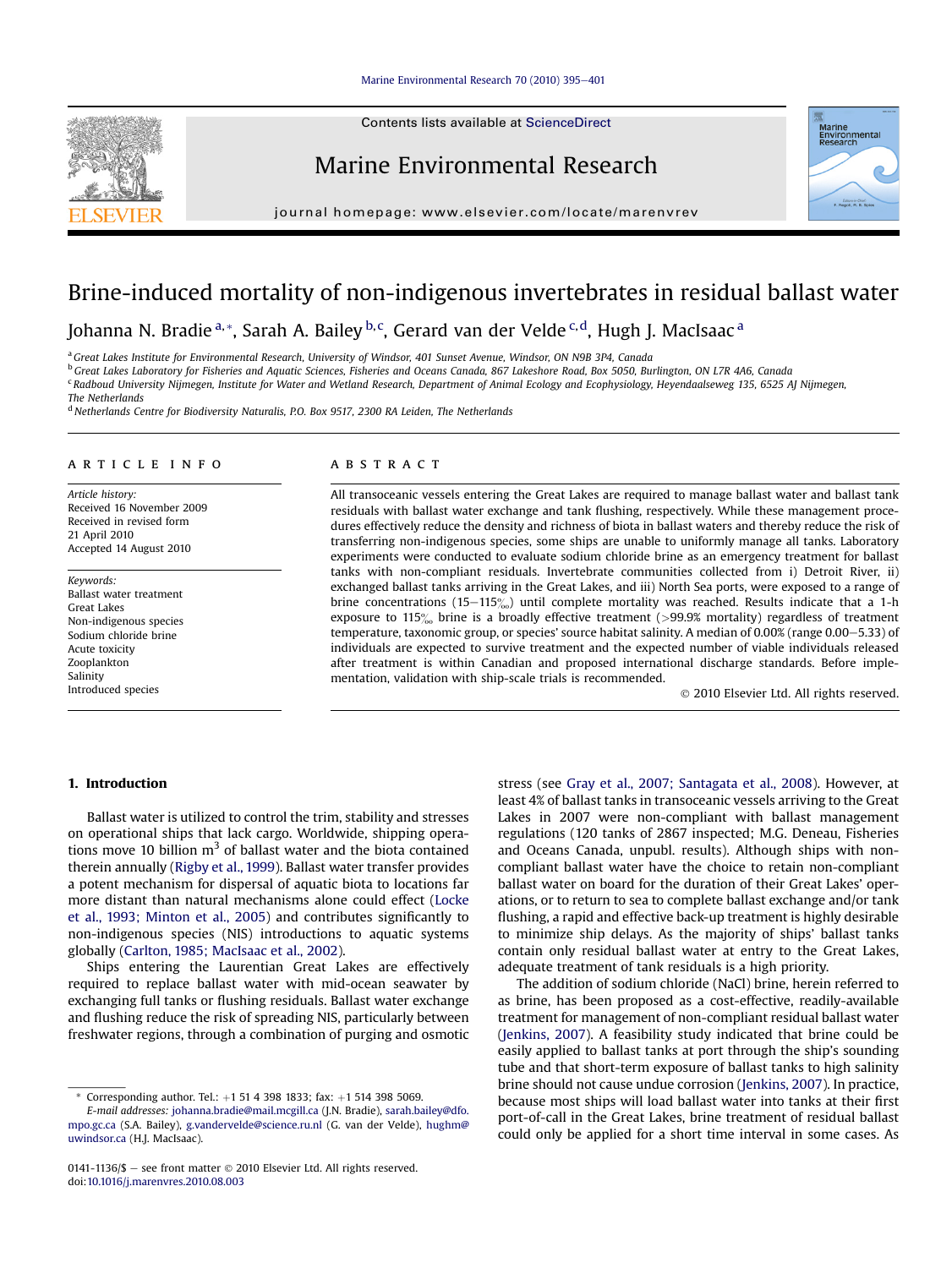<span id="page-1-0"></span>a result, an examination of the acute toxicity of brine exposure to aquatic invertebrates that are, or may be, transported by ship's ballast water is warranted.

As seawater ( $\geq$ 30‰ salinity) used in current ballast management practices is effective in reducing the viability of fresh- and brackish-water taxa through osmotic stress, brine  $(>230\%)$  is expected to be at least as effective as current ballast management if the final salinity concentration is optimized for the duration of exposure. Altering the salinity of the surrounding environment can induce changes in the activity rate, internal volume, volume regulation, internal osmotic concentration, internal ionic content, ionic regulation, respiration rate, and oxygen requirements of aquatic organisms ([Schlieper, 1971; Hart et al., 1991\)](#page-6-0). A large and rapid increase in salinity is expected to disrupt the aforementioned processes resulting in mortality of ballast-dwelling invertebrates. Furthermore, brine, which is manufactured from rock salt, differs substantially in ionic composition from natural ocean water, having 250% more sodium, chloride, calcium and strontium and <20% of the potassium and magnesium found in natural ocean water ([Turekian, 1968; Hovanec and Coshland, 2004;](#page-6-0) J.N. Bradie, unpubl. results). A high concentration of salts in an "unnatural" balance should cause mortality in aquatic taxa, and in fact, studies have shown that acute tolerance to NaCl is usually lower than acute tolerance to natural or artificial seawater [\(Kefford et al., 2004](#page-5-0)).

Here the acute toxicity of NaCl brine exposure to aquatic invertebrates is examined in vitro. Addition of brine at high concentrations, for short time periods (i.e., hours), is expected to be the most feasible treatment application under typical operational schedules ([Jenkins, 2007](#page-5-0)). As the regulatory standard for treatment using ballast water exchange is at least 95% volumetric exchange of ballast with a final salinity of  $30\%$ , we aim to determine the brine concentration required to exterminate at least 95% of aquatic invertebrates contained in ballast water, given a short duration of exposure. While [Santagata et al. \(2009\)](#page-6-0) determined that a 1 h exposure to  $110\%$  brine was sufficient to cause 95% mortality, they conducted species-specific trials with only 25 species. In order to understand the efficacy of brine treatment more comprehensively, trials are conducted with diverse invertebrate communities collected from marine, freshwater and brackish-water habitats. We examine the effect of brine concentration, exposure time, treatment temperature, habitat salinity, and taxonomic affiliation on treatment efficacy to ensure that results are sufficiently robust to be applicable to all incoming vessels to the Great Lakes.

## 2. Materials and methods

## 2.1. Collection of samples

Invertebrates were collected in the field using vertical plankton net tows (53  $\mu$ m) and rinsed from the plankton net cod end into 25 L unfiltered site water for transport to the laboratory. Ambient salinity and temperature of site water were measured at the time of collection using a YSI 556 multi-parameter instrument (YSI Incorporated, Yellow Springs, OH, USA) or digital thermometer and digital refractometer. Ambient site salinities ranged from 0 to  $39\%$ and temperatures ranged from 5.0 to 24.2  $\degree$ C. An extra 25 L of ambient site water was collected for each trial and filtered (GF/F Whatman filter,  $0.7 \mu m$  pore size) to remove organisms and other organic matter for later dilution of brine to pre-determined test concentrations.

Collection sites were: i) exchanged ballast tanks of five ships arriving in the Great Lakes between July and November 2007; ii) the Detroit River, collected between August 2007 and May 2008; and iii) the North Sea ports of Rotterdam, Antwerp and Bremen, with collections made between July and August 2008. One additional sample collected from the Waal River, the main distributary in the Rhine delta, at Nijmegen, The Netherlands, is treated herein as a North Sea sample. North Sea taxa were of significant interest because there is high shipping traffic between this region and the Great Lakes ([Ricciardi and MacIsaac, 2000; Colautti et al., 2003\)](#page-5-0) and because similar climatic conditions make it probable that individuals from North Sea ports will tolerate the abiotic conditions of Great Lakes' ports [\(Reid and Orlova, 2002](#page-5-0)). In addition, tidal salinity fluctuations in North Sea ports result in invertebrate assemblages that are at least moderately tolerant of salinity changes [\(Barnes,1994](#page-5-0)), so they should be a conservative indicator of brine treatment efficacy. Slight variations in methodology occurred during trials for each site, and are described below as ballast tank, Detroit River, and North Sea experiments, respectively.

## 2.2. NaCl brine exposure experiments

Since most aquatic invertebrates are essentially thermoconformers, temperature changes directly alter their metabolic rate, thereby affecting their ability to osmo-regulate in hyperosmotic salinities ([Kinne, 1963; Schlieper, 1971](#page-5-0)). Brine treatment efficacy was examined at exposure temperatures of 11  $\degree$ C and 22  $\degree$ C to investigate efficacy throughout the shipping season. These temperatures were chosen based on ballast tank temperatures measured during sample collection in August and December for vessels entering the Great Lakes. North Sea experiments were conducted only at 22 $\degree$ C since there was no significant difference attributed to temperature after analyzing results from ballast tank and Detroit River trials (see [3.3](#page-3-0)). Brine treatment concentrations were chosen based on preliminary trials and findings of a brine treatment feasibility study ([Jenkins, 2007](#page-5-0)). Ballast tank taxa were exposed to brine concentrations of  $60\%$ ,  $77\%$ , and  $115\%$  as recommended by [Jenkins \(2007\)](#page-5-0). In preliminary trials, Detroit River invertebrates displayed high mortality after exposure to  $60\%$  brine, so Detroit River samples were subsequently tested at  $15\%$ ,  $30\%$ , and  $60^{\circ}_{00}$ . In contrast, North Sea taxa were exposed to brine concentrations of  $77\%$  and  $115\%$ , since high variability in efficacy was observed after 1 h exposure to  $60\%$  brine during ballast tank trials (see [3.2\)](#page-2-0). The number of trials for each brine concentration and temperature is summarized in Table 1. A total of 17 replicated experiments were conducted.

Samples collected from sites with water temperatures of 17.3–24.2 °C were stored at room temperature (22  $\pm$  1 °C) until trials began, whereas samples collected from cold water sites (5.0–15.0 °C) were placed in an environmental chamber at 11 °C. Experiments began no more than 24 h after sample collection and invertebrates were not fed during this interval. Treatment brine concentrations were produced by diluting stock brine  $(300)_{00}$ ; Pollard Highway Products, Harrow, ON, Canada) with filtered site water; final concentrations were checked using an optical or digital refractometer. Experiments were initiated by filtering a randomly

Table 1

Number of trials conducted for each temperature  $\times$  brine concentration combination, by sample source location. Sample source locations:  $T-$  ballast tank that has undergone ballast water exchange;  $D -$  Detroit River;  $A =$  Port of Antwerp;  $R -$  Port of Rotterdam;  $B =$  Port of Bremen;  $N -$  Waal River, Nijmegen.

| Sample Source 11 °C |    |    |    |   |              | 22 °C |  |               |               |                |
|---------------------|----|----|----|---|--------------|-------|--|---------------|---------------|----------------|
|                     | 15 | 30 | 60 |   | 77 115 15 30 |       |  | 60            | 77            | 115            |
|                     |    |    | 3  | 3 | 3            |       |  | $\mathcal{D}$ | $\mathcal{L}$ | $\overline{2}$ |
|                     |    |    |    |   |              |       |  |               |               |                |
| A                   |    |    |    |   |              |       |  |               |               | 3              |
| $\boldsymbol{R}$    |    |    |    |   |              |       |  |               | 5             | 5              |
| R                   |    |    |    |   |              |       |  |               |               |                |
| N                   |    |    |    |   |              |       |  |               |               |                |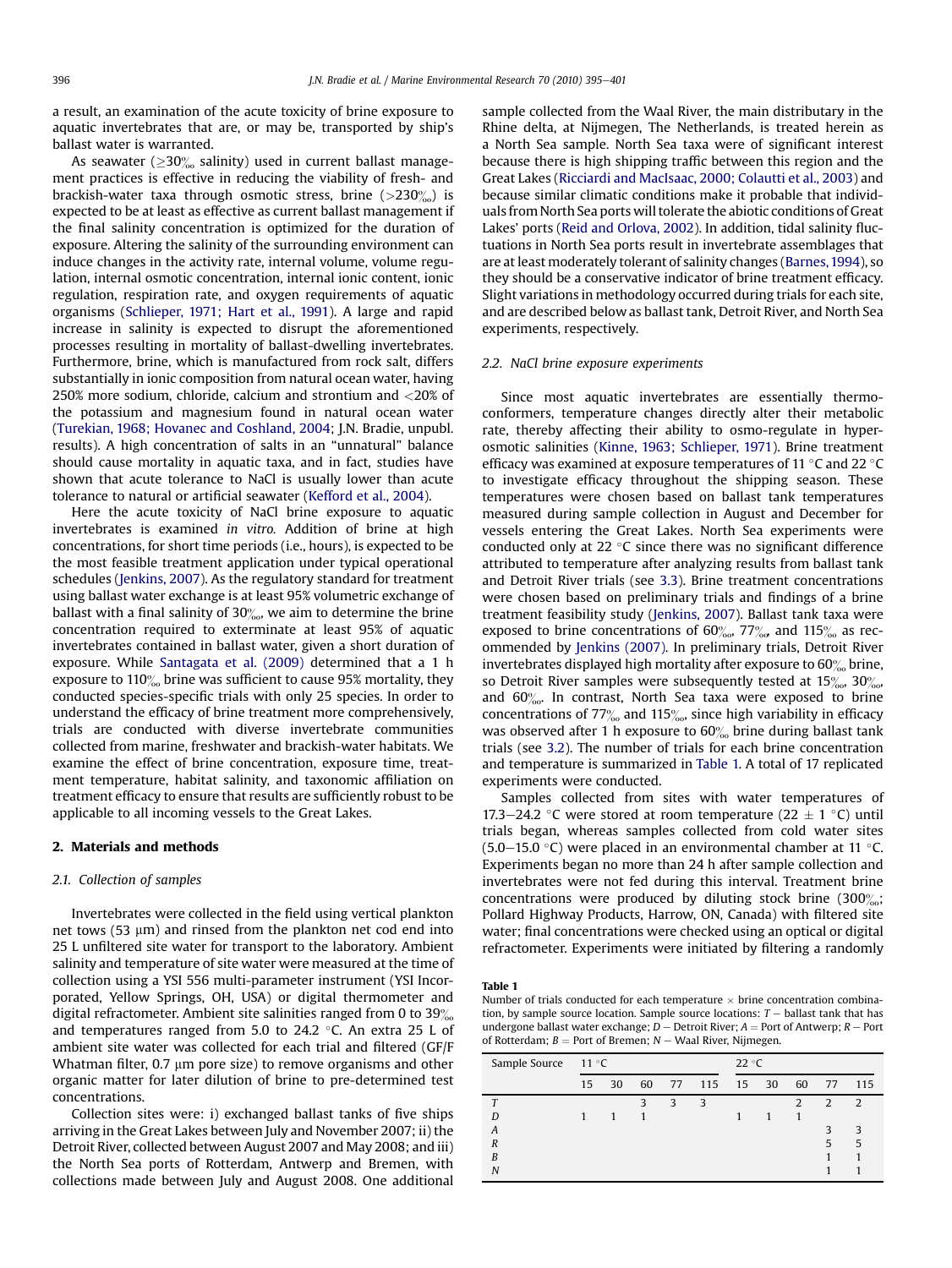<span id="page-2-0"></span>drawn subsample through a 40  $\mu$ m sieve and rinsing retained invertebrates into a counting tray with  $\sim$  80 mL of diluted brine at a pre-determined treatment concentration or filtered site water (control). The volume of filtrate was dependent on animal density, with a target of  $\geq$ 50 individuals per replicate for ballast tank and Detroit River experiments and  $\geq$ 100 individuals per replicate for North Sea experiments. The number of individuals and taxonomic composition of each replicate was subject to random variation. Four replicates were set up for each treatment and control, with the exception of ballast tank trials and the Detroit River trial at 22 $\degree$ C, for which five replicates were used.

Invertebrate survival was assessed hourly in each replicate by viewing individuals under a Leica dissecting microscope at  $10-80\times$ magnification. Invertebrates that did not exhibit any movement, even in reaction to stimulation with a dissection probe, were considered dead. When all individuals in all replicates of a treatment appeared dead, brine exposure was ended. Individuals were then transferred to filtered site water for 1 h to allow possible recovery, and then reassessed. If living individuals were found after the recovery period, survival rates for earlier time periods were adjusted to correct for later, higher, survival rates. Due to time constraints, at each observation time point, control groups were counted to determine the number of dead individuals in each tray whereas treatment groups were counted to determine the number of live individuals in each tray; at the termination of each trial, samples were preserved in 95% ethanol and counted entirely to enable the calculation of percent mortality. Exposure times varied between 1 h and six days due to variation in brine tolerance of taxa. Water samples from each replicate were tested to ensure that treatment concentration and temperature were maintained until the experiment ended. Taxonomic identification was conducted for all individuals from ballast water experiments. Additionally, fixedcount sampling techniques were employed to subsample 100 individuals from each North Sea and Detroit River trial for identification to genus level ([Barbour and Gerritsen, 1996](#page-5-0)). For North Sea trials, individuals surviving brine treatment were preserved separately, allowing for identification of resistant taxa. Invertebrates were identified using [Koste \(1978\), Balcer et al. \(1984\), Barnes](#page-5-0) [\(1994\), Hayward and Ryland \(1995\), Johnson and Allen \(2005\),](#page-5-0) [Bartsch \(2006\),](#page-5-0) and [Newell and Newell \(2006\);](#page-5-0) taxa from at least 37 genera were included in trials.

## 2.3. Data analysis

Survival rates from brine exposure experiments were calculated as the proportion of individuals alive when brine exposure was ended. The number of dead individuals found in treatment groups may be attributed to individuals dead at the beginning of testing, individuals that died naturally during the test, or individuals that died as a result of brine exposure. To accurately report the mortality caused by brine treatment alone, it was necessary to exclude from analysis individuals that died from the former two sources. Survival rate to brine treatment was calculated as:

$$
Survival rate(*) = TS/CS \times 100%
$$
 (1)

where TS is the number of viable individuals/total number of individuals in the treatment (15 $\frac{\%}{\%}$ , 30 $\frac{\%}{\%}$ , 60 $\frac{\%}{\%}$ , 77 $\frac{\%}{\%}$ , 115 $\frac{\%}{\%}$ ) and CS is the number of viable individuals/total number of individuals in the control (filtered site water) at a given point in time [\(Abbott, 1925\)](#page-5-0). In cases where this equation yielded a survival rate greater than 100, this value was reduced to 100 for further analysis.

For statistical analysis, any replicate, or taxonomic group within a replicate, that had less than 10 individuals was excluded. Kruskal–Wallis tests were performed to determine if survival rates for



Fig. 1. Mean  $(+SD)$  survival rate for copepods (black bars), copepod nauplii (open bars), rotifers (vertically striped bars), "other" taxa (grey bars), and Cirripedia nauplii (diagonally striped bars) exposed to 1 h of NaCl brine. Median values greater than 0 are indicated by horizontal lines. (\*) indicates statistically significant difference in survival between groups. Survival rates have been corrected to account for mortality in controls (see 2.3).

different brine treatments or different treatment temperatures varied significantly ([Zar, 1999](#page-6-0)). Kruskal-Wallis tests were also used to determine if there was a difference in survival to brine treatment based on an individual's life history (collection salinity, taxonomic affiliation). Wilcoxon rank sum tests were used to perform pairwise comparisons of variables found to be significantly different using a Kruskal-Wallis test. A significance level of 95% was used for all analyses, except in cases where multiple tests were conducted on the same dataset, in which case a Bonferroni correction was applied. All tests, with the exception of one, compared experiments with an equal number of replicates; for the exception, one replicate was randomly excluded from analysis. It was not possible to test for a difference in survival due to temperature after exposure to  $60\%$ brine, because there were differences amongst experiments within treatments (see [3.4](#page-3-0)).

## 3. Results

## 3.1. Taxonomic affiliation

Invertebrates tested were grouped as copepods, copepod nauplii, rotifers, and "other" taxa. Taxa in the "other" group included Cladocera (including, but not limited to, Bosmina spp., Leptodora spp., and Diaphanosoma spp.), Gastropoda and their larvae, Halacaridae, Insecta, Mysida, Nanorchestidae, Noctilucaceae, Polychaeta, and Protista. Nauplii of Cirripedia were present in three trials at high abundance, and were considered a separate group in these trials. There was a significant difference in survival amongst taxonomic groups at  $77\%$  and  $115\%$  brine treatments (Fig. 1; Kruskal–Wallis,  $p < 0.001$ ), but not at the 60% concentration ( $p > 0.05$ ). For both 77<sup>%</sup> and 115<sup>%</sup> treatments, significantly more Cirripedia larvae survived than copepods, copepod nauplii, or rotifers (Wilcoxon rank sum test with Bonferroni correction,  $p < 0.015$ ), and survival of "other" species did not differ from that of other groups (Wilcoxon rank sum test with Bonferroni correction,  $p > 0.04$ ).

## 3.2. NaCl brine toxicity

Survival decreased with increasing brine concentration. The median survival rate for Detroit River invertebrates exposed to 3 h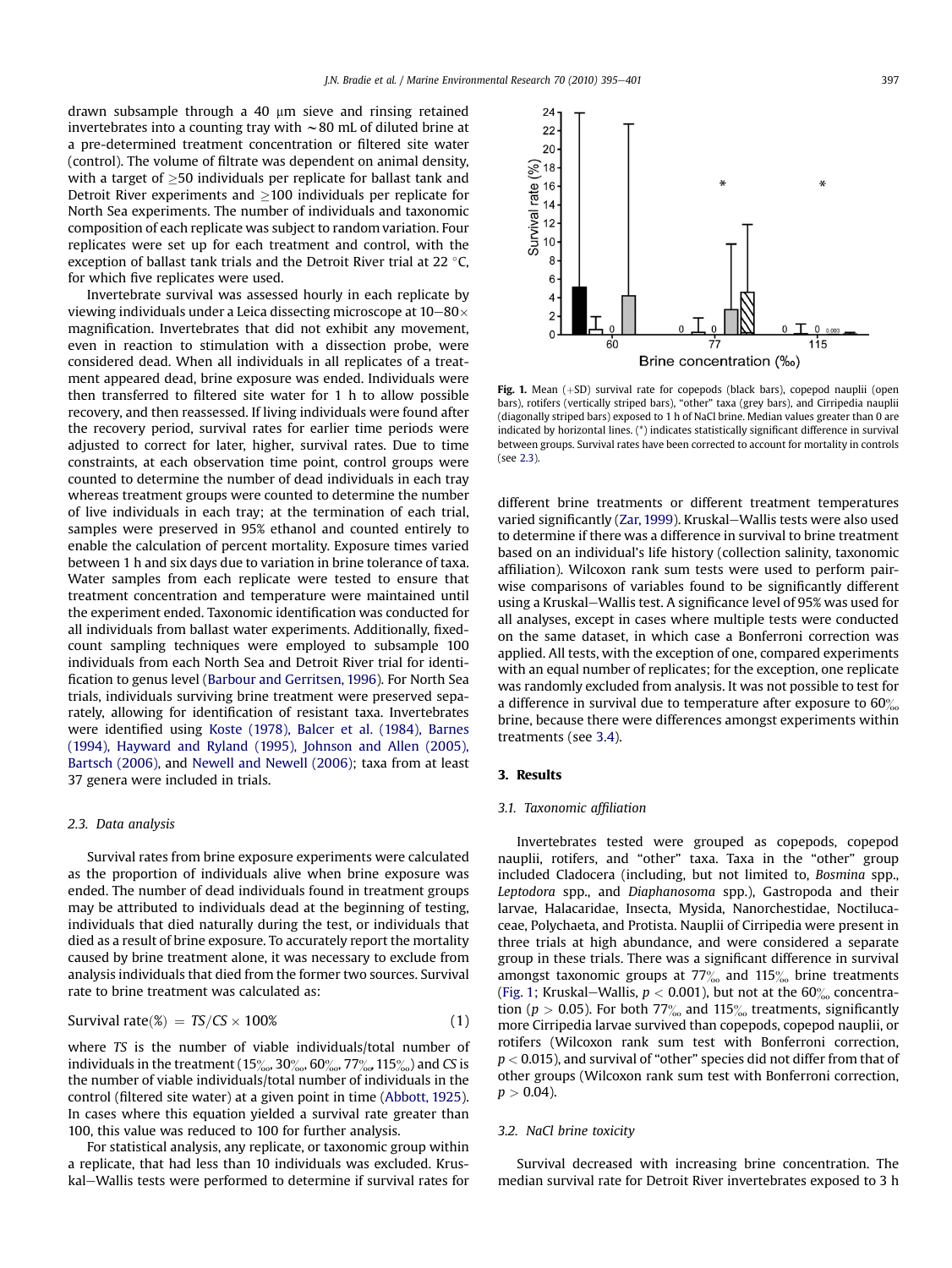<span id="page-3-0"></span>

Brine concentration (‰) / Exposure time (h)

Fig. 2. Mean  $(+SD)$  survival rate for (A) freshwater, (B) North Sea, and (C) ballast water organisms exposed to NaCl brine. Median value is zero for all bars. Survival rates have been corrected to account for mortality in controls (see [2.3](#page-2-0)).

of  $15\%$  brine treatment was 0.00% (range 0.00–29.82) (Fig. 2), whereas all Detroit River invertebrates died after 1 h of exposure to  $30\%$  or  $60\%$  brine treatment (322 individuals) (Fig. 2a). For all invertebrates tested, the median survival rate after 1 h of treatment with  $60\%$  brine,  $77\%$  brine, or  $115\%$  brine was 0.00%. However, there were important differences in the range of survival rates observed, which reflects variability in the consistency of treatment efficacy. One hour of  $60\%$  brine treatment resulted in survival rates between 0% and 100% (Fig. 2), whereas after 2 h of exposure, survival rates were between 0.00% and 4.36% (Fig. 2). Survival rates between 0.00% and 12.09% were seen for  $77\%$  brine treatment, and survival rates between 0.00% and 5.33% were seen for 115% brine treatment. Survival rates for  $60\%$  are not directly comparable to results from 77 to 115 $\%$  treatments, since they were not generated from the same experiments (see [Table 1](#page-1-0)). A total of 126 of 13,188 individuals tested  $\langle$  <0.01%) survived exposure to 77 $\%$  brine, whereas only five of 13,183 individuals tested (3.79%) survived exposure to 115<sup>%</sup> brine. Significantly greater mortality occurred with exposure to 115 $\frac{\%}{\%}$  than in 77 $\frac{\%}{\%}$  brine in four experiments (Fig. 3; Kruskal–Wallis,  $p < 0.05$ ). There was no significant difference in survival for ballast tank invertebrates exposed to  $60\%$  or 77 $\%$  brine (Fig. 2c; Kruskal–Wallis,  $p > 0.15$ ).

## 3.3. Temperature

The effect of brine exposure was examined at 22  $\degree$ C and 11  $\degree$ C for all ballast tank and Detroit River trials. Although two copepod nauplii survived 115 $\%$  brine treatment at 11 °C and zero individuals survived the treatment at 22  $\degree$ C, the difference was not statistically significant. In fact, there was no significant difference in survival rates between the two temperatures for any of the treatment concentrations tested ([Fig. 4;](#page-4-0) Kruskal—Wallis,  $p \geq 0.05$ ).

## 3.4. Source habitat salinity

Taxa collected from freshwater habitats were much more susceptible to brine treatment than those from either brackish or marine habitats. No freshwater taxa survived 1 h of  $30\%$  brine treatment (Fig. 2a), whereas some individuals of brackish and marine taxa survived treatment with  $60\%$ ,  $77\%$  and  $115\%$  brine (Fig. 2b and c). Furthermore, survival after 1 h of  $77\%$  brine treatment was significantly greater for individuals from 20 to  $22\%$ habitats than for those from 1 to  $9\%$  habitats (Fig. 3; Kruskal-Wallis,  $p < 0.001$ ; Wilcoxon rank sum test with Bonferroni correction,  $p < 0.005$ ). There was no difference in survival of taxa from different habitats after 1 h of  $115\%$  brine treatment (Kruskal-Wallis,  $p > 0.05$ ).



Fig. 3. Mean (+SD) survival rate for organisms exposed to 1 h of 77% (solid bar) or 115% (open bar) NaCl brine treatment. Each pair of bars represents a separate trial conducted at a given habitat salinity. Median values greater than 0 are indicated by horizontal white lines (77%) and black lines (115%). (\*) indicates statistically significant lower survival in 115 $\frac{15}{20}$  treatment than in 77 $\frac{1}{20}$  treatment. Survival rates have been corrected to account for mortality in controls (see [2.3](#page-2-0)).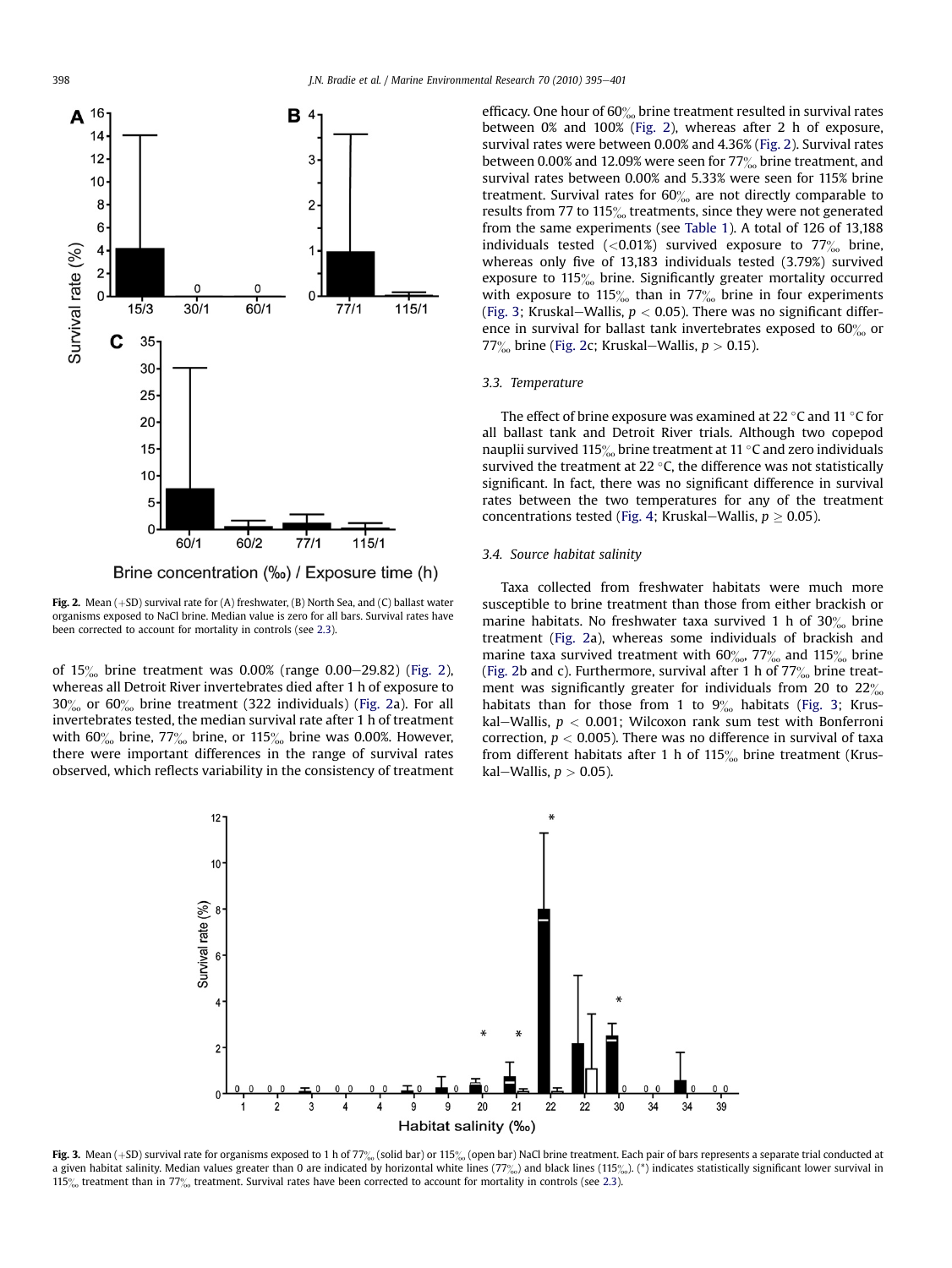#### <span id="page-4-0"></span>3.5. Identification of survivors

98 individuals in North Sea trials and 17 individuals in ballast tank trials survived 1 h of  $77\%$  brine treatment. These survivors were 93 Cirripedia nauplii, four copepod nauplii, one Nanorchestes sp., one Rhombognathides sp., one Nereis sp., and 15 unidentified individuals. The median survival rate for Cirripedia nauplii was  $2.06\%$  (range  $0.00-12.21$ ) for this treatment. Five individuals, including two Cirripedia nauplii, two copepod nauplii, and one Nanorchestes sp., survived 1 h of 115 $\%$  brine treatment. The median survival rate for Cirripedia nauplii was  $0.00\%$  (range  $0.00-0.09$ ) in this treatment.

## 4. Discussion

This study indicates that treatment with  $115\%$  NaCl brine for 1 h can be a rapid and effective strategy for emergency management of residual ballast water to prevent the introduction of non-indigenous invertebrate species to the Great Lakes. While 1 h of treatment with  $77\%$  and  $115\%$  brine were both very effective (>99% mortality) against all taxa examined,  $115\%$  treatment was statistically more effective in several trials and yielded complete mortality more frequently, making this management option preferable.

The effect of temperature on treatment efficacy was explored to ensure meaningful results irrespective of season, because the effects of salinity changes on aquatic taxa can be modulated by temperature ([Kinne, 1963; Browne and Wanigasekera, 2000](#page-5-0)) and surface water temperature may vary between  $0^{\circ}$ C and 27  $^{\circ}$ C when international ships are active on the Great Lakes [\(Reid and Orlova, 2002](#page-5-0)). At the



Fig. 4. Mean  $(+SD)$  survival rate for  $(A)$  freshwater, and  $(B)$  ballast water organisms exposed to NaCl brine treatment at 22  $\degree$ C (solid bar) and 11  $\degree$ C (open bar). Median values greater than 0 are indicated by white lines (22 °C) and black lines (11 °C). Exposure time is 1 h unless concentration is marked with an  $\frac{1}{3}$  (3 h). Survival rates have been corrected to account for mortality in controls (see [2.3\)](#page-2-0). The effect of temperature on survival rate was found to be statistically insignificant.

brine concentrations examined here, survival was not significantly affected by temperature and thus brine treatment is expected to be effective throughout the shipping season. Since a species' salinity tolerance is influenced by the salinity of its natural habitat [\(Costlow](#page-5-0) [et al., 1966; Laughlin and Neff, 1981; Fockedey et al., 2005](#page-5-0)), our experiments included invertebrates collected from salinities between  $0^{\circ}_{\infty}$  and 34 $^{\circ}_{\infty}$  to determine if all taxa arriving to the Great Lakes via ballast water would be susceptible to brine treatment. Mortality was not influenced by habitat salinity when taxa were treated with  $115\%$  brine, providing further evidence for the broad efficacy of this treatment.  $77\%$  brine treatment is not as broadly effective since taxa collected from 20 to  $22\%$  habitats survived this treatment significantly better than did those collected from 1 to  $9\%$ environments. However, these results show that taxa in ballast tanks that originate from habitats with low salinity  $-$  which would pose the greatest establishment threat to the Great Lakes  $-$  are the least likely to survive exposure to brine treatment.

The most resistant taxon to brine treatment was Cirripedia nauplii. Cirripedia nauplii are only infrequently observed and at very low density in residual ballast samples and therefore pose a relatively low risk for introduction to the Great Lakes ([Duggan](#page-5-0) [et al., 2005\)](#page-5-0). Additionally, even if Cirripedia was introduced to the Great Lakes, it is a marine taxon that is not expected to survive in freshwater habitats. In fact, a comprehensive study on hull fouling found that Cirripedia were always dead or in poor condition when attached to ship hulls in the Great Lakes, presumably due to exposure to freshwater ([Sylvester and MacIsaac, 2010](#page-6-0)).

We estimate that treatment using  $115\%$  brine for 1 h of exposure will be at least as effective as ballast water exchange, exterminating >99% of marine, brackish and freshwater organisms from residual ballast water. However, Canadian regulations require that any ballast water treatment other than ballast water exchange or tank flushing must reduce concentrations of viable organisms and indicator microbes below a specified discharge standard. For aquatic invertebrates with a minimum dimension greater than or equal to 50  $\mu$ m (i.e., the invertebrates examined in this study), the relevant discharge standard is less than 10 viable individuals  $m^{-3}$ ([Government of Canada \(2006\)](#page-5-0); see also [USCG \(2009\)](#page-6-0) and [IMO](#page-5-0) [\(2004\)](#page-5-0) for proposed equivalent American and International standards). Given a median survival rate of  $0.00\%$  (range  $0.00-5.33$ ) and assuming a median density of 280 individuals  $m^{-3}$  in untreated residual ballast water [\(Duggan et al., 2005](#page-5-0)), treatment with  $115\%$ brine for 1 h is expected to result in a median density of 0 (range 0–15) individuals  $m^{-3}$ . Therefore, our recommended treatment application is expected to achieve results that are largely compliant with the relevant discharge standard. Furthermore, taxa arriving in ballast water are likely in poor condition from transit, and may be more susceptible to unfavourable conditions than would the healthy port taxa tested here [\(Wonham et al., 2001\)](#page-6-0).

While brine treatment at our recommended dosage appears highly effective, we acknowledge two limitations to our study. First, although ballast water may contain many different taxa, mainly zooplankton were tested in these experiments. Zooplankton were used as model organisms because they are abundant in ballast tanks, because their viability can be assessed easily using light microscopy, and because the Great Lakes have sustained many invasions by this group (e.g. Bythotrephes longimanus, Cercopagis pengoi, Daphnia lumholtzi). However, discharge standards for ballast water regulate all aquatic taxa greater than  $10 \mu m$  in minimum dimension, as well as indicator microbes. Thus, it is necessary to consider a broader range of taxa when assessing brine treatment as results from zooplankton alone may not reflect efficacy against all biotic groups. It is known that NaCl concentrations  $>10\%$  will eliminate most bacteria and NaCl concentrations  $>30\%$ will be toxic to many fungi (Dr. Carol Litchfield, GeorgeMason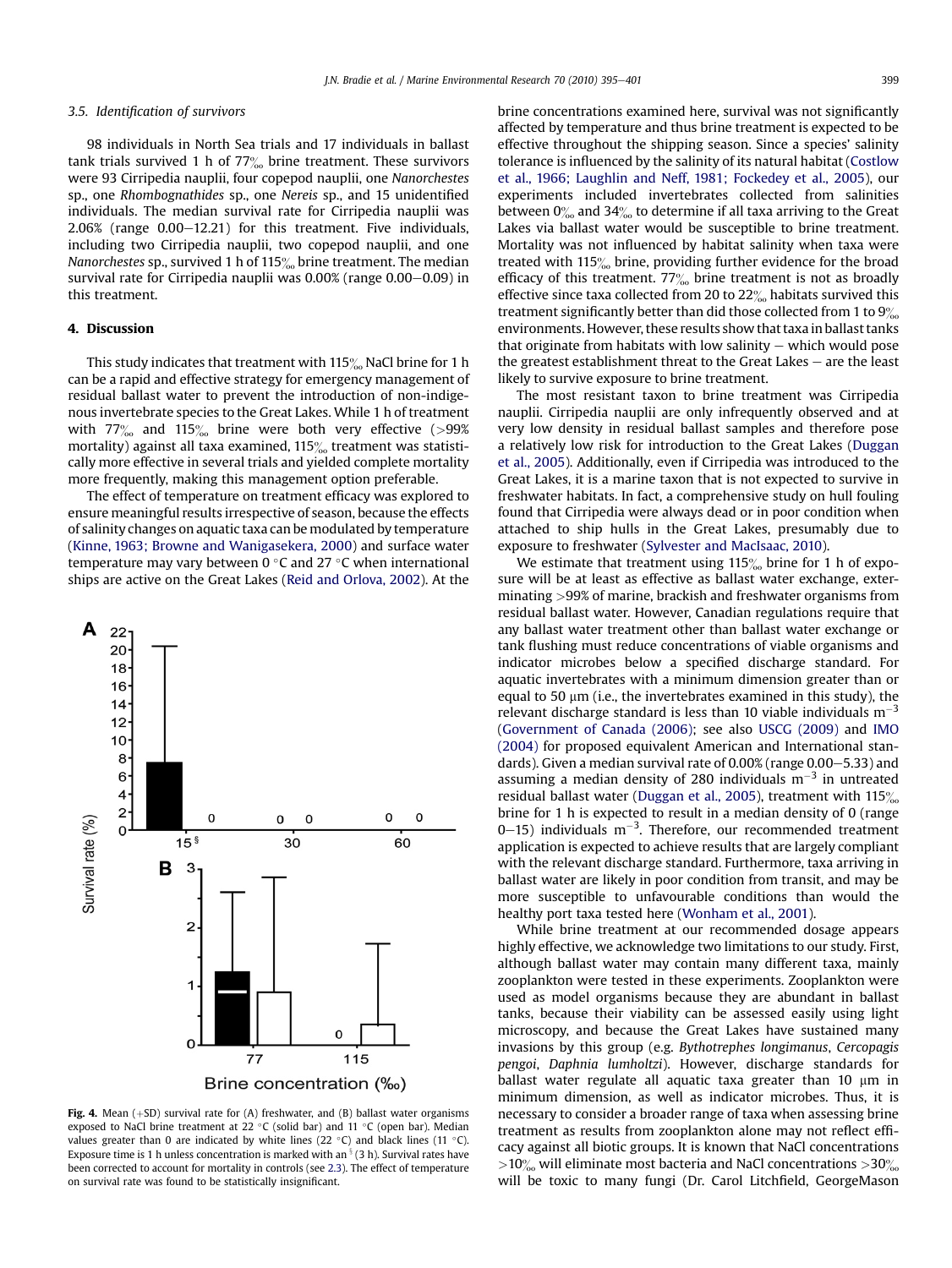<span id="page-5-0"></span>University, personal communication). Additionally, preliminary tests have shown that the round goby (Neogobius melanostomus), a previously introduced fish known to be susceptible to ballast water exchange (Ellis and MacIsaac, 2009), is killed by brine exposure of  $45\% - 60\%$  (Santagata et al., 2008). Therefore, although it requires empirical examination, we expect that non-halophilic taxa that are transported in ballast water will be negatively affected by brine treatment.

Second, our recommendations are based on laboratory, rather than ship-scale, trials. Laboratory studies were used to establish a 'proof of principle' and because they allowed us to manipulate variables that would not have been feasible in shipboard studies. Our recommendation of 115 $\%$  treatment for 1 h assumes complete mixing in tanks to achieve a uniform salinity. However, ballast tank structure is complex, with multiple longitudinal and transverse members that could restrict uniform application of brine to ballast residuals; higher survival rates would be expected if brine application is spatially heterogeneous. Ship-scale studies are required to determine if brine treatment will be equally effective under operational conditions.

Before implementation of this treatment, the environmental impact of releasing brine into the Great Lakes must be considered. Concern exists about the environmental consequences of road salt run-off entering waterways (d'Itri, 1992; Jones et al., 1992; Forman and Alexander, 1998) and because brine would be released into the Great Lakes post-treatment, it could contribute to the problem. Residual ballast typically amounts to less than 0.5% of tank capacity ( $\sim$ 10 ton), so only small volumes of brine ( $\sim$ 10 ton) would be required to conduct  $115\%$  treatment. As a result, the treated tank could (and should) be filled with Great Lakes water before discharge to dilute the brine to concentrations  $\leq 10\%$ . The brine is expected to be further diluted by at least a factor of 10 with discharge, so the impact of brine treatment should be minimal and spatially localized.

## 5. Conclusions

One-hour treatment of  $115\%$  brine exterminated nearly all invertebrate ballast water taxa (>99.99%) in laboratory trials. Survival is not affected by temperature, species' habitat salinity, or by taxonomic affiliation. Post-treatment densities of viable invertebrates comply with relevant Canadian and proposed international discharge standards and should be at least as effective as current ballast water management practices of vessels entering the Great Lakes.

## Acknowledgements

This project was funded by Transport Canada, Fisheries and Oceans Canada, and the NSERC Canadian Aquatic Invasive Species Network (CAISN). We thank M. Deneau, C. Simpkins, F. Sylvester, M. Whitehead, C. van Overdijk, S. Ellis, and O. Raza for assistance in the field and laboratory. We also thank M. Orbons and M. Versteeg for help with North Sea sampling and trials. H. Proctor and I. Bartsch provided assistance with taxonomic identifications, and J.C. Barrette and B. Middleton assisted with metals analysis.

#### References

- Abbott, W.S., 1925. A method for computing the effectiveness of an insecticide. J. Econ. Entomol. 18, 265-267.
- Balcer, M.D., Korda, N.L., Dodson, S.I., 1984. Zooplankton of the Great Lakes: Guide to the Identification and Ecology of the Common Crustacean Species. University of Wisconsin Press, Madison.
- Barbour, M.T., Gerritsen, J., 1996. Subsampling of benthic samples: a defense of the fixed-count method. J.N. Am. Benth. Soc. 15, 386-391.
- Barnes, R.S.K., 1994. The Brackish-water Fauna of Northwestern Europe: an Identification Guide to Brackish-water Habitats, Ecology and Macrofauna for Field Workers, Naturalists and Students. Cambridge University Press, Cambridge.
- Bartsch, I., 2006. Halacaroidea Acari: a guide to marine genera. Org. Divers. Evol. 6,  $103 - 108$ .
- Browne, R.A., Wanigasekera, G., 2000. Combined effects of salinity and temperature on survival and reproduction of five species of Artemia. J. Exp. Mar. Biol. Ecol.  $244.29 - 44.$
- Carlton, J.T., 1985. Trans-oceanic and interoceanic dispersal of coastal marine organisms - the biology of ballast water. Oceanogr. Mar. Biol. 23, 313-371.
- Colautti, R.I., Niimi, A.J., van Overdijk, C.D.A., Mills, E.L., Holeck, K., MacIsaac, H.J., 2003. Spatial and temporal analysis of shipping vectors to the Great Lakes. In: Ruiz, G.M., Carlton, J.T., Mack, R.N. (Eds.), Invasion Pathways: Analysis of Invasion Patterns and Pathway Management. Island Press, Washington, D.C, pp.  $227 - 246$ .
- Costlow, J.D., Bookhout, C.G., Monroe, R., 1966. Studies on the larval development of the crab, Rhithropanopeus harrisii Gould. I. The effect of salinity and temperature on larval development. Physiol.  $Z$ ool. 61, 81 $-100$ .
- d'Itri, F.M. (Ed.), 1992. Chemical Deicers and the Environment. Lewis Publishers, Chelsea, MI, USA.
- Duggan, I.C., van Overdijk, C.D.A., Bailey, S.A., Jenkins, P.T., Limén, H., MacIsaac, H.J., 2005. Invertebrates associated with residual ballast water and sediments of cargo-carrying ships entering the Great Lakes. Can. J. Fish. Aquat. Sci. 62, 2463-2474
- Ellis, S., MacIsaac, H.J., 2009. Salinity tolerance of Great Lakes invaders. Freshw. Biol.  $54, 77 - 89$
- Fockedey, N., Mees, J., Vangheluwe, M., Verslycke, T., Janssen, C.R., Vincx, M., 2005. Temperature and salinity effects on post-marsupial growth of Neomysis integer Crustacea: Mysidacea. J. Exp. Mar. Biol. Ecol. 326, 27-47.
- Forman, R.T.T., Alexander, L.E., 1998. Roads and their major ecological effects. Ann. Rev. Ecol. Syst. 29, 207-231.
- Government of Canada, 2006. Ballast water control and management regulations. Canada Gazette 140 (13) SOR/2006-129.
- Gray, D.K., Johengen, T.H., Reid, D.F., MacIsaac, H.J., 2007. Efficacy of open-ocean ballast water exchange as a means of preventing invertebrate invasions between freshwater ports. Limnol. Oceanogr. 52, 2386-2397.
- Hart, B.T., Bailey, P., Edwards, R., Hortle, K., James, K., McMahon, A., Meredith, C., Swadling, K., 1991. A review of the salt sensitivity of the Australian freshwater biota. Hydrobiologia 210, 105-144.
- Hayward, P.J., Ryland, J.S. (Eds.), 1995. Handbook of the Marine Fauna of North-West Europe. Oxford University Press, Oxford, Great Britain.
- Hovanec, T.A., Coshland, J.L., 2004. A chemical analysis of select trace elements in synthetic sea salts and natural seawater. Adv. Aquarist Online. [http://](http://advancedaquarist.com/issues/sept2004/feature.htm) [advancedaquarist.com/issues/sept2004/feature.htm.](http://advancedaquarist.com/issues/sept2004/feature.htm)
- International Maritime Organization, 2004. International Convention for the Control and Management of Ships' Ballast Water and Sediments Adopted 13 February 2004.
- Jenkins, P.T., 2007. Brine as a Treatment Solution for the Control of Aquatic Nuisance Species Introductions into the Great Lakes by NOBOB Vessels. Transport Canada T8275-05-0249. Technical Report. Transport Canada-Marine Safety, Ottawa, ON.
- Johnson, W.S., Allen, D.M., 2005. Zooplankton of the Atlantic and GulfCoasts: a Guide to their Identification and Ecology. JohnsHopkins University Press, Baltimore.
- Jones, P.H., Jeffrey, B.A., Watler, P.K., Hutchon, H., 1992. Environmental impact of road salting. In: d'Itri, F.M. (Ed.), Chemical Deicers and the Environment. Lewis Publishing, Chelsea, MI, pp. 1-116.
- Kefford, B.J., Palmer, C.G., Pakhomova, L., Nugegoda, D., 2004. Comparing test systems to measure the salinity tolerance of freshwater invertebrates. Water SA  $30,499 - 506.$
- Kinne, O., 1963. The effects of temperature and salinity on marine and brackish water animals. In: Barnes, H. (Ed.), Oceanography and Marine Biology: an Annual Review. Unwin Brothers Limited, London, pp. 301-340.
- Koste, W. (Ed.), 1978. Rotatoria. Gebrüder Bortraeger, Berlin.
- Laughlin Jr., R.B., Neff, J.M., 1981. Ontogeny of respiratory and growth responses of larval mud crabs Rhithropanopeus harrisii exposed to different temperatures, salinities and naphthalene concentrations. Mar Ecol-Prog. Ser. 5, 319-332.
- Locke, A., Reid, D.M., van Leeuwen, H.C., Sprules, W.G., Carlton, J.T., 1993. Ballast water exchange as a means of controlling dispersal of freshwater organisms by ships. Can. J. Fish. Aquat. Sci. 50, 2086 $-2093$ .
- MacIsaac, H.J., Robbins, T.C., Lewis, M.A., 2002. Modelling ships' ballast water as invasion threats to the Great Lakes. Can. J. Fish. Aquat. Sci. 59, 1245-1256.
- Minton, M.S., Verling, E., Miller, A.W., Ruiz, G.M., 2005. Reducing propagule supply and coastal invasions via ships: effects of emerging strategies. Front. Ecol. Environ. 3, 304-308.
- Newell, G.E., Newell, R.C., 2006. Marine Plankton. Hutchinson Educational, London.
- Reid, D.F., Orlova, M., 2002. Geological and evolutionary underpinnings for the success of Ponto-Caspian species invasions in the Baltic Sea and North American Great Lakes. Can. J. Fish. Aquat. Sci. 59, 1144-1158.
- Ricciardi, A., MacIsaac, H.J., 2000. Recent mass invasion of the North American Great Lakes by Ponto-Caspian species. Trends Ecol. Evol. 15, 62-65.
- Rigby, G.R., Hallegraeff, G.M., Sutton, C., 1999. Novel ballast water heating technique offers cost-effective treatment to reduce the risk of global transport of harmful marine organisms. Mar. Ecol-Prog. Ser. 191, 289-293.
- Santagata, S., Gasiunaite, Z.R., Verling, E., Cordell, J.R., Eason, K., Cohen, J.S., Bacela, K., Quilez-Badia, G., Johengen, T.H., Reid, D.F., Ruiz, G.M., 2008. Effect of